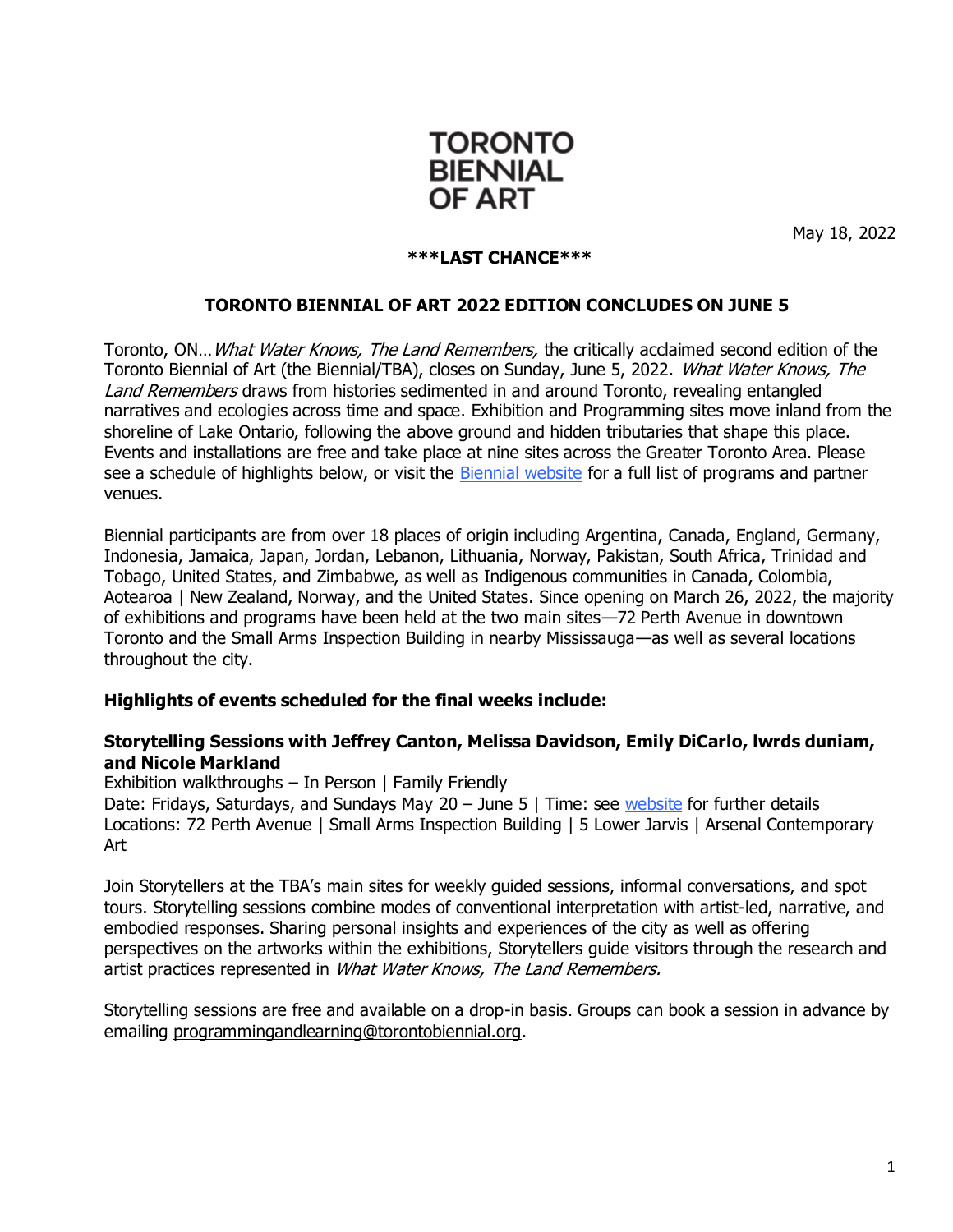## **VIBE Arts Weekend Family Workshops with Jenny Chen, Akshata Naik, and Azadeh Pirazimian**

Workshops | In Person | Family Friendly Date: Saturdays and Sundays May  $7 - 29$  | Time: 11:00 AM  $- 5:00$  PM Locations: [72 Perth Avenue](https://torontobiennial.org/programs/vibe-arts-72-perth/var/ri-1.l-L1/) | [Small Arms Inspection Building](https://torontobiennial.org/programs/vibe-arts-weekend-family-workshops-at-saib/)

Led by artists Jenny Chen, Akshata Naik, and Azadeh Pirazimian, these hands-on workshops focus on a variety of art-making practices including drawing, painting, printmaking, and collage. Through fun, family-friendly activities, participants will experiment with these techniques while reflecting on themes and concepts related to the Biennial's exhibitions and artworks.

This program is presented in partnership with VIBE Arts as part of their Drive The Vibe initiative, a mobile artist-driven arts program that goes wherever children and youth are.

### **Dish Dances Movement Workshop, A Talking Treaties Movement Education Initiative Ange Loft**



Workshops | In Person | Registration required Date: May 21 and May 28 | Time: 1:00 PM – 3:00 PM Location: [Fort York National Historic Site, Toronto History](https://torontobiennial.org/site/fort-york/)  [Museums](https://torontobiennial.org/site/fort-york/) 250 Fort York Boulevard, Toronto

In [Dish Dances Movement Workshop,](https://torontobiennial.org/programs/dish-dances-movement-workshop-a-talking-treaties-movement-education-initiative/) 2022 Biennial artist

Ange Loft (Kanien'kehá:ka) and Jumblies Theatre + Arts present a project history and sample movement facilitation. Through a guided, low-stakes, individual movement activity complemented by a presentation, participants will build their

familiarity with the symbols, embodied gestures, and land-based knowledge held in the Dish With One Spoon agreement. The resulting movement outcome will take place across Historic Fort York's Garrison Commons supported by Indigenous Dish Dances performing team.

Loft is lead artist of the Talking Treaties Collective, a multidisciplinary group of Indigenous and settler artists/researchers whose projects artfully share Indigenous history and awareness of the place now called Toronto.

Registration for May 21st **[HERE](https://torontobiennial.tickit.ca/events/14781)** | Registration for May 28th [HERE.](https://torontobiennial.tickit.ca/events/14782)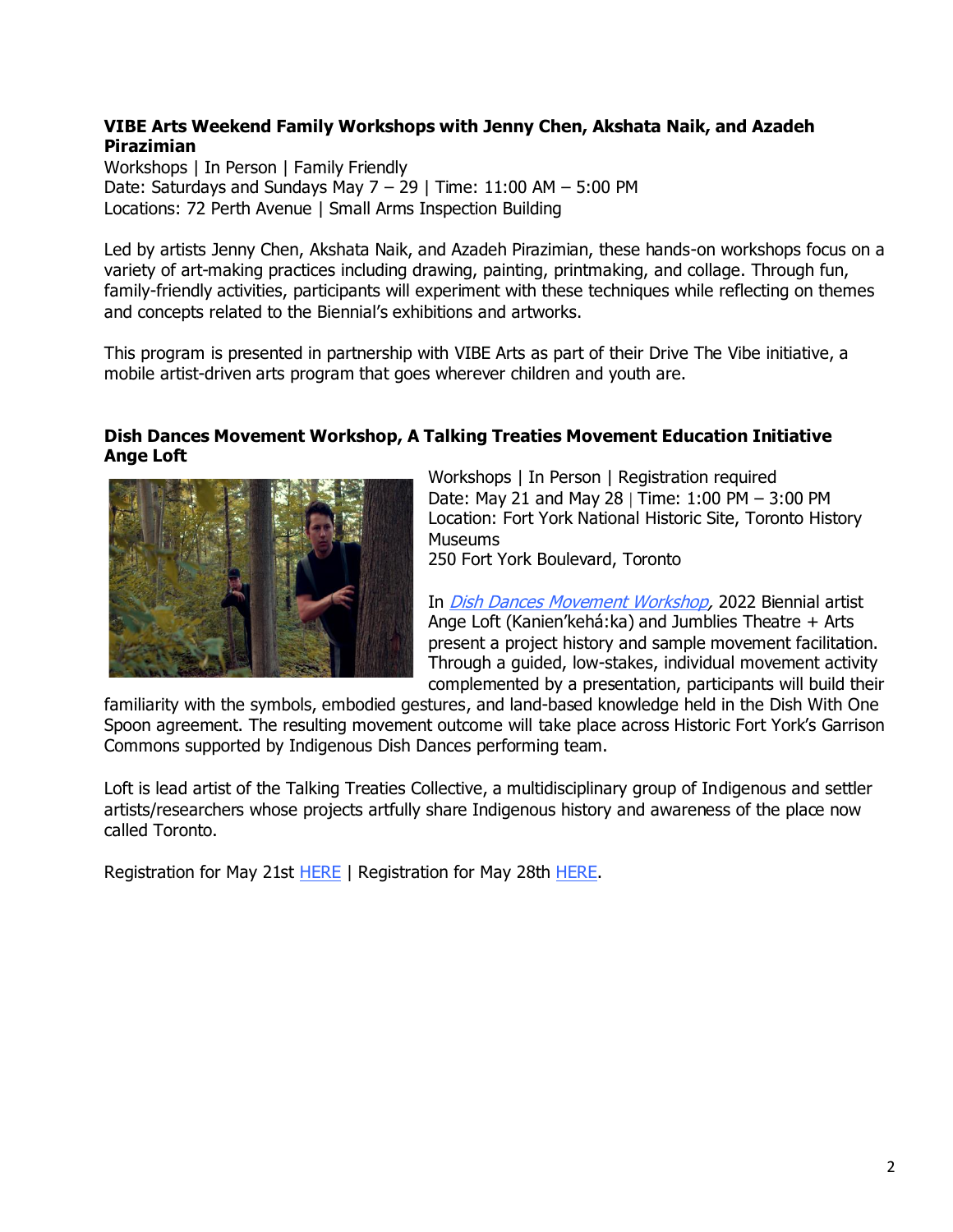

### **Asking the Wind Oracle Sara Constant and Naomi McCarroll-Butler** Performance | In Person Date: May 26 | Time: 4:00 PM – 5:00 PM Location: [Colborne Lodge,](https://torontobiennial.org/site/colborne-lodge/) 11 Colborne Lodge Drive, Toronto

In this site-and environmentally-responsive performance, experimental musicians Sara Constant and Naomi McCarroll-Butler greet Wind Oracle. Presented as a new sculptural work by Eduardo Navarro, Wind Oracle stands outside Colborne Lodge, an entity with a commanding presence but whimsical intention: an invitation to interact with the wind and consider the animacy of air and deeply entangled relations between humans and the natural world. Engaging with instruments and materials (hand-made and otherwise) Sara and Naomi activate the site–grounding and improvising with the audience–and use the wind as a medium for questions asked and answered.

This program will take place at Eduardo Navarro's Wind Oracle, situated on the lawn of Colborne Lodge. We encourage participants to bring a blanket and to wear yellow!

## **In Conversation: Dr. George Mahashe and Buhlebezwe Siwani, with Dr. Moyo Rainos Mutamba**

Talks | Virtual Date: June 3 | Time: 2:00 PM – 3:30 PM

2022 Biennial artist Buhlebezwe Siwani is joined by Dr. George Mahashe for an intimate conversation that brings together Mahashe's ongoing research at the intersection of artistic practice, archives, and anthropology with Siwani's work, which interrogates the patriarchal framing of the Black female body and experience within the South African context. Moderated by curator Emilie Croning, this discussion will explore Siwani's artistic practice on rituality, their collaborations on works such as Siwani's *Sinie Ngamajuba*, and the relationship between Christianity and African spirituality with a focus on khelobedu culture.



The program will open with a Chivanhhu-centred ceremony led by musician, storyteller, and lecturer Dr. Moyo Rainos Mutamba.

This program is part of We Might Listen for the Shimmerings, a curatorial project organized by Chiedza Pasipanodya, as part of the 2022 Toronto Biennial of Art Curatorial Fellowship program, made possible by the generous support of TD Bank Group, through the TD Ready Commitment, and presented in partnership with Wedge Curatorial Projects and the Toronto Arts Council.

Register [HERE.](https://torontobiennial.tickit.ca/events/15550#t-7f049e714)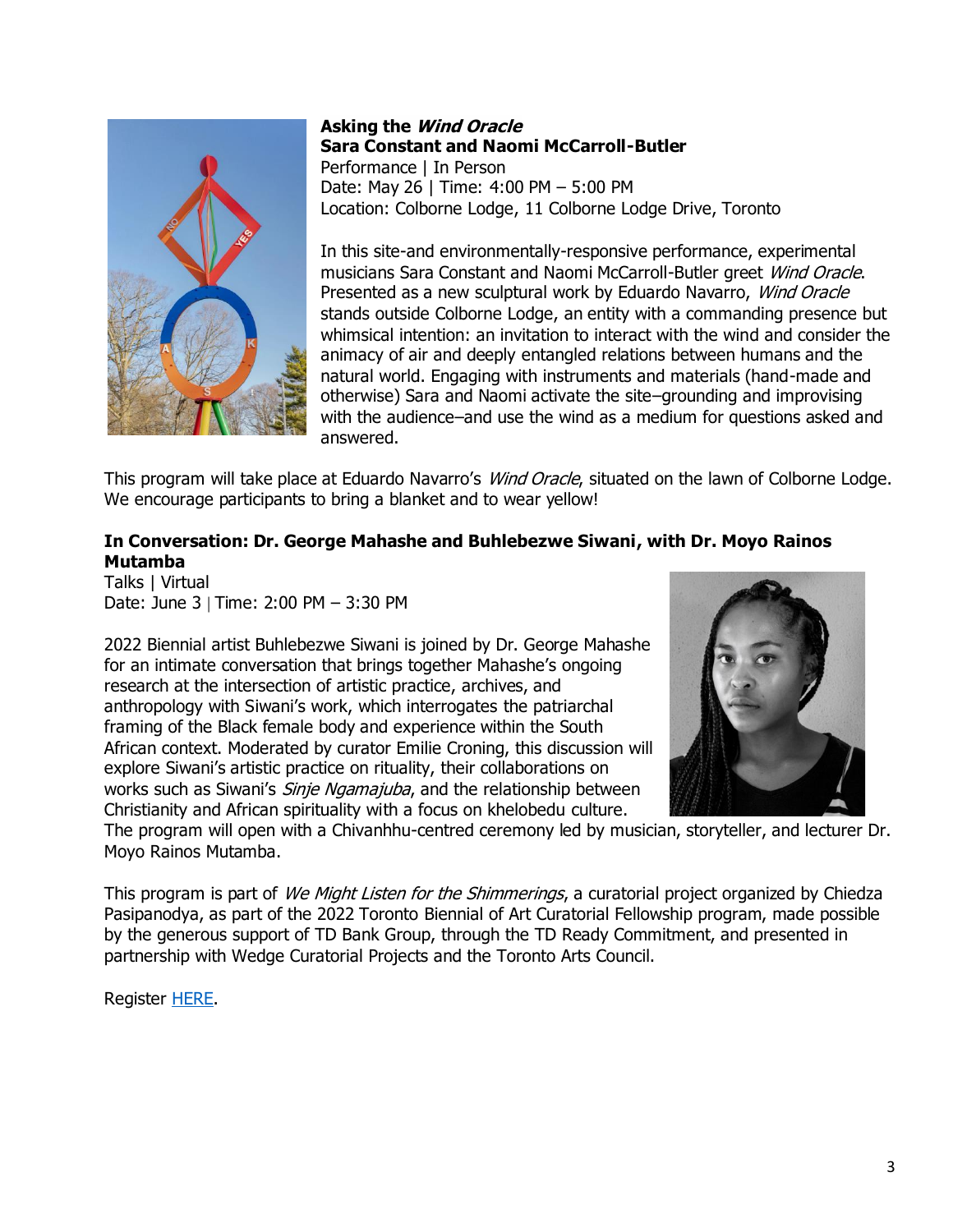### **Judy Chicago: A Tribute to Toronto**

Performance | In Person Date: June 4 | Time: 8:00 PM – 8:45 PM Location: [Sugar Beach,](https://www.toronto.ca/data/parks/prd/facilities/complex/2261/index.html) 11 Dockside Drive, Toronto



Marking the closing of the 2022 Biennial, TBA presents a newly commissioned site-specific work by artist Judy Chicago. This one-of-a-kind Smoke Sculpture™ will be visible from Sugar Beach Park on Lake Ontario and incorporates a series of environmentally safe, non-toxic coloured smoke released from a barge. For this one-time performance, the public is invited to gather at the waterfront to see the lake and sky temporarily transformed. Harkening back to Chicago's Atmospheres photo series of the late 1960s and early 1970s, which sought to soften and "feminize" harsh, man-made environments, A Tribute to Toronto, 2022 works

against the tradition of male Land Art artists whose work imposed itself on the earth. Instead, Chicago's performance offers an alternative and impermanent approach that merges colour with landscape to increase awareness of the beauty of our natural environment.

For additional information on Judy Chicago's performance, please [click here.](https://torontobiennial.org/information-page-a-tribute-to-toronto-by-judy-chicago/)

A Tribute to Toronto is commissioned by the Toronto Biennial of Art and made possible with the generous support of the City of Toronto, ArtworxTO, the Delaney Family Foundation, Menkes Developments, Waterfront Toronto, the Waterfront BIA, and the Women Leading Initiative.

# **Performance: MBL: Freedom Syrus Marcus Ware, Dainty Smith, Ravyn Wngz**

Performance | In Person Date: June 4 | Time: 1:00 PM – 3:00 PM Location: [Small Arms Inspection Building,](https://torontobiennial.org/site/small-arms-inspection-building-2022/) 1352 Lakeshore Road East, Mississauga

Join 2022 Biennial artist Syrus Marcus Ware and actors Dainty Smith and Ravyn Wngz for a staged reading of the complete performance of MBL: Freedom (2022), an interactive film experience reflecting on climate change, white supremacy,



abolition, and disability justice, currently on view at the Small Arms Inspection Building.

MBL: Freedom presents the newest chapter of Ware's expansive, interdisciplinary, multi-year project that predicts a near-future taking place between the years 2025 and 2027, wherein Antarctica has become the only habitable place on the planet. In it, three Black, Indigenous, and POC Antarcticians abandon their mission to colonize Antarctica, swimming in icy waters toward the only part of the continent not claimed by a country, "Mary Bird Land," or MBL. The three set out to create a territory for all activists and abolitionists to be free in, but when they land on the shores of MBL, they make an unexpected discovery that changes their trajectory.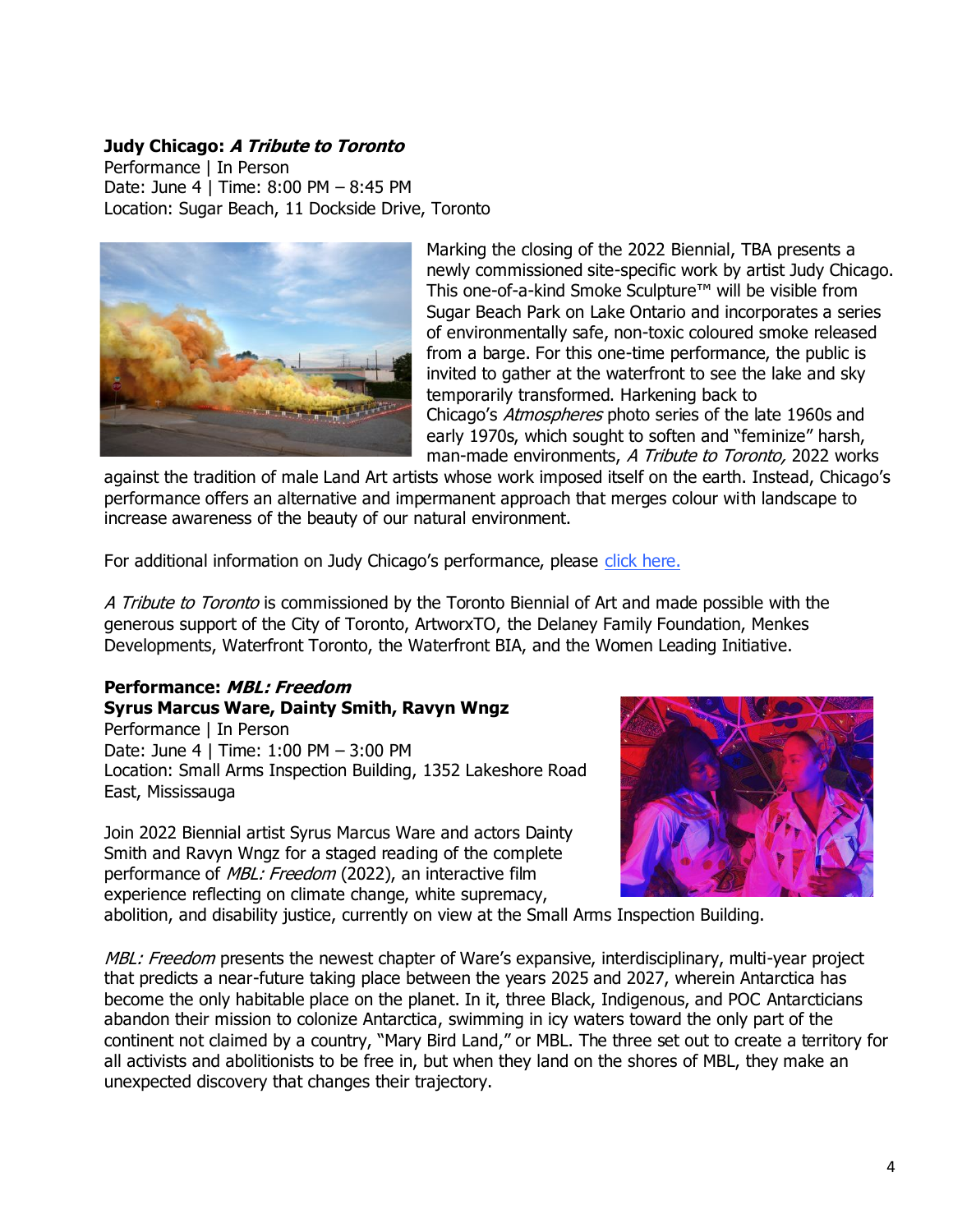## **Closing Community BBQ**

In Person Date: June 5 | Time: 12:00 PM – 5:00 PM Location: [Small Arms Inspection Building,](https://torontobiennial.org/site/small-arms-inspection-building-2022/) 1352 Lakeshore Road East, Mississauga

The Toronto Biennial of Art will celebrate the closing of the 2022 edition with a family- and youthfriendly BBQ for neighbours and those further afield. Enjoy great food and an array of participatory activities including Storytelling tours of the exhibition at the Small Arms Inspection Building, interactive walks focusing on the building's history and the Indigenous history of its grounds, as well as pop-up stations with hands-on, intergenerational art-making workshops. This event also marks the official launch of *[A Treaty Guide for Torontonians](https://artmetropole.com/shop/14892)*—an activity-based publication by the Talking Treaties Collective examining the complex intercultural roots of treaty relationships in the place we now call Toronto. Lakeview Farmers' Market will also be on site with stalls featuring sustainable and organic products, which provide an important source of income for local farmers, growers, producers, and artisans.

This event is co-presented in partnership with Art Metropole, Creative Hub 1352, Eagle Spirits of the Great Waters, Jumblies Theatre + Arts, Lakeview Ratepayers, and Small Arms Inspection Building, with the generous support of FRAM + Slokker, and the City of Mississauga.

| <b>WHAT</b>  | <b>Toronto Biennial of Art Programs in Closing Weeks</b><br>Click here for event details                                                                                                                                                                                                                                                                                                                                                                 |
|--------------|----------------------------------------------------------------------------------------------------------------------------------------------------------------------------------------------------------------------------------------------------------------------------------------------------------------------------------------------------------------------------------------------------------------------------------------------------------|
| <b>WHEN</b>  | Friday, May 20, 2022 through Sunday, June 5, 2022                                                                                                                                                                                                                                                                                                                                                                                                        |
| <b>WHERE</b> | 5 Lower Jarvis Street, Toronto<br>$\bullet$<br>• 72 Perth Avenue, Toronto<br>Arsenal Contemporary Art, 45 Ernest Avenue, Toronto<br>$\bullet$<br>Colborne Lodge, 11 Colborne Lodge Drive, Toronto<br>$\bullet$<br>• Fort York National Historic Site, Toronto History Museums,<br>250 Fort York Boulevard, Toronto<br>• Small Arms Inspection Building, 1352 Lakeshore Road<br>East, Mississauga<br>Sugar Beach, 11 Dockside Drive, Toronto<br>$\bullet$ |

Exhibitions at [Mercer Union,](https://torontobiennial.org/site/mercer-union/) [Museum of Contemporary Art Toronto \(MOCA\)](https://torontobiennial.org/site/museum-of-contemporary-art-toronto-2022/), and [Textile Museum of](https://torontobiennial.org/site/textile-museum-of-canada/)  [Canada](https://torontobiennial.org/site/textile-museum-of-canada/) remain open through June 5.

## **Toronto Biennial of Art Publications**

### **A Treaty Guide for Torontonians**

Created by the [Talking Treaties Collective:](https://talkingtreaties.ca/) Ange Loft, Victoria Freeman, Martha Stiegman, and Jill Carter Published by Jumblies Press and Toronto Biennial of Art in partnership with Art Metropole Publication date: May 2022. Available for pre-order now at this [link.](https://artmetropole.com/shop/14892)

What does it mean to be a treaty person in Toronto?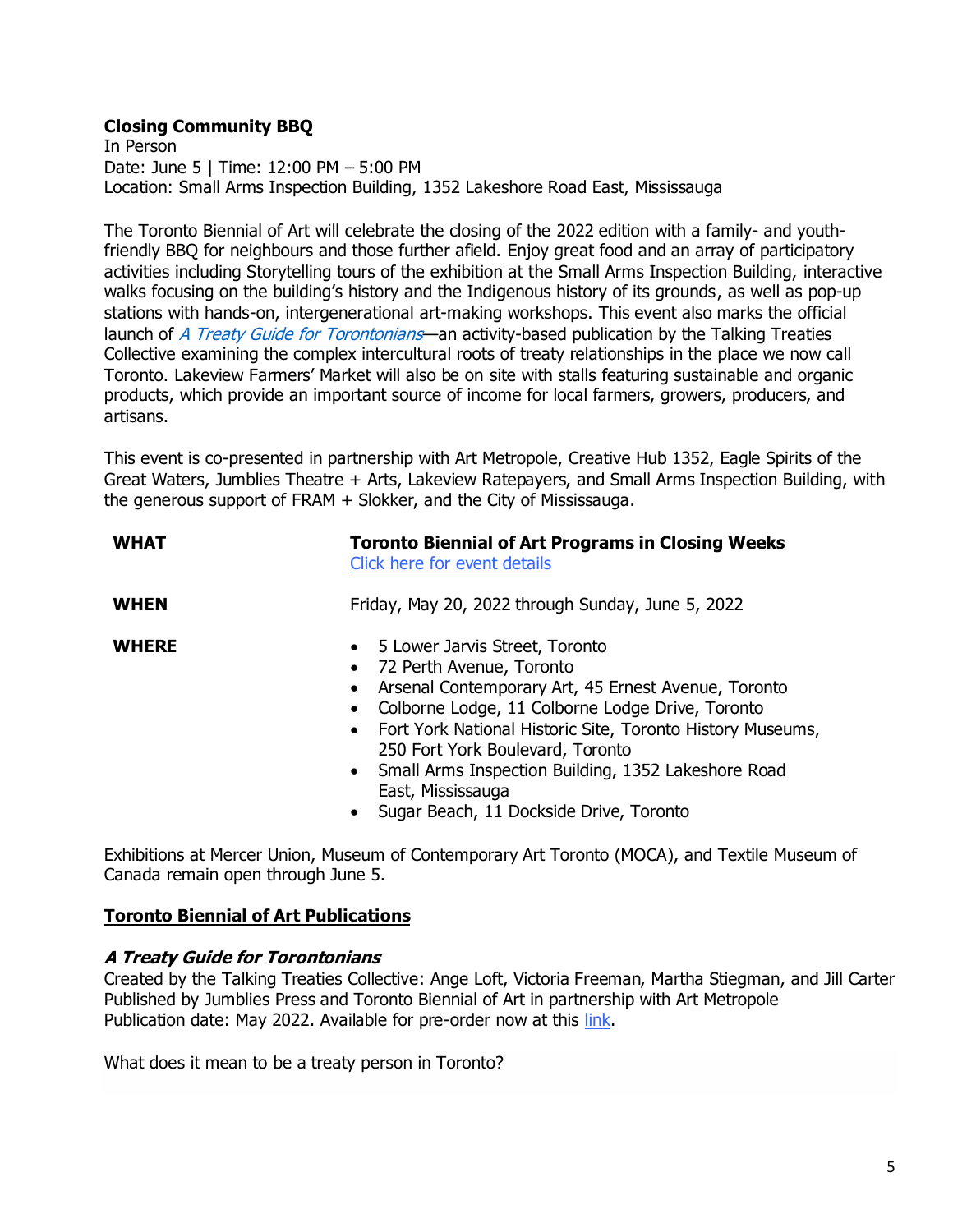[A Treaty Guide for Torontonians](https://artmetropole.com/shop/14892) is an artful examination of the complex intercultural roots of treaty relationships in the place we now call Toronto. From the Two Row Wampum and Dish with One Spoon, to the Treaty of Niagara and the Toronto Purchase, we trace the history of treaty making between Indigenous nations, and between Indigenous nations and the Crown. Part of Jumblies Theatre + Arts' multi-year Talking Treaties project, A Treaty Guide inspires an active approach to treaty awareness through embodied learning tools. Land-based activities, theatrical exercises, drawing and writing prompts help readers find their own relationship to this history, and to take up their treaty responsibilities in the present.

This publication has been generously supported by the Canada Council for the Arts, the City of Toronto, the Ontario Arts Council, the Social Sciences and Humanities Research Council, and York University.



# **Water, Kinship, Belief**

Edited by Tairone Bastien, Candice Hopkins, and Katie Lawson



Co-published by the Toronto Biennial of Art and Art Metropole Available to purchase at: 72 Perth Avenue - Art Metropole bookshop; Small Arms Inspection Building; 5 Lower Jarvis Street; Arsenal Contemporary Art; Mercer Union and Textile Museum of Canada.

In relation to the 2019 and 2022 Biennial exhibitions, this publication is a place where the continuities, resonances, and dissonances between editions are made evident. *[Water, Kinship, Belief](https://artmetropole.com/shop/14831)* is a means to bring the artists, artworks, collaborators, and ideas that have informed the exhibitions together, irrespective

of chronology or as part of a greater whole. Through its content and unique design, this publication is both a generative guide to the exhibitions and a Biennial site of its own that creates new artistic relations through text and images that course through the book like tributaries.

## **TBA Donors and Supporters**

The Toronto Biennial of Art is grateful to all 2022 contributing donors for their generous support. Major funders to date include: The Pierre Lassonde Family Foundation; Scotia Wealth Management; The Michael and Sonja Koerner Charitable Foundation; RBC Foundation; Polar Foundation; Menkes Developments; Castlepoint Numa; Michelle Koerner & Kevin Doyle; Woodbridge Investments Corporation; Kilmer Mattamy Tricon; Newpoint Developments Inc.; the Delaney Family Foundation; The Rossy Foundation; Age of Union Alliance; The Jack Weinbaum Family Foundation; TD Bank Group; Partners in Art; CIBC; The Donald R. Sobey Family Foundation; Ron Kimel and Family; Eleanor and Francis Shen; Power Corporation of Canada; The Hal Jackman Foundation; Miranda Hubbs; Nutrien; Yamana Gold Inc.; Waterfront BIA; Waterfront Toronto; Stratus Vineyards; Teknion Corporation; Cadillac Fairview Corporation; and the Daniels Corporation with W.J. Properties. Much gratitude and thanks to our many other generous donors, including our [Founding Supporters.](https://torontobiennial.org/donors-and-supporters/)

TBA is also grateful for our government supporters: Government of Canada; Government of Ontario; City of Toronto; Canada Council for the Arts; Ontario Cultural Attractions Fund of the Government of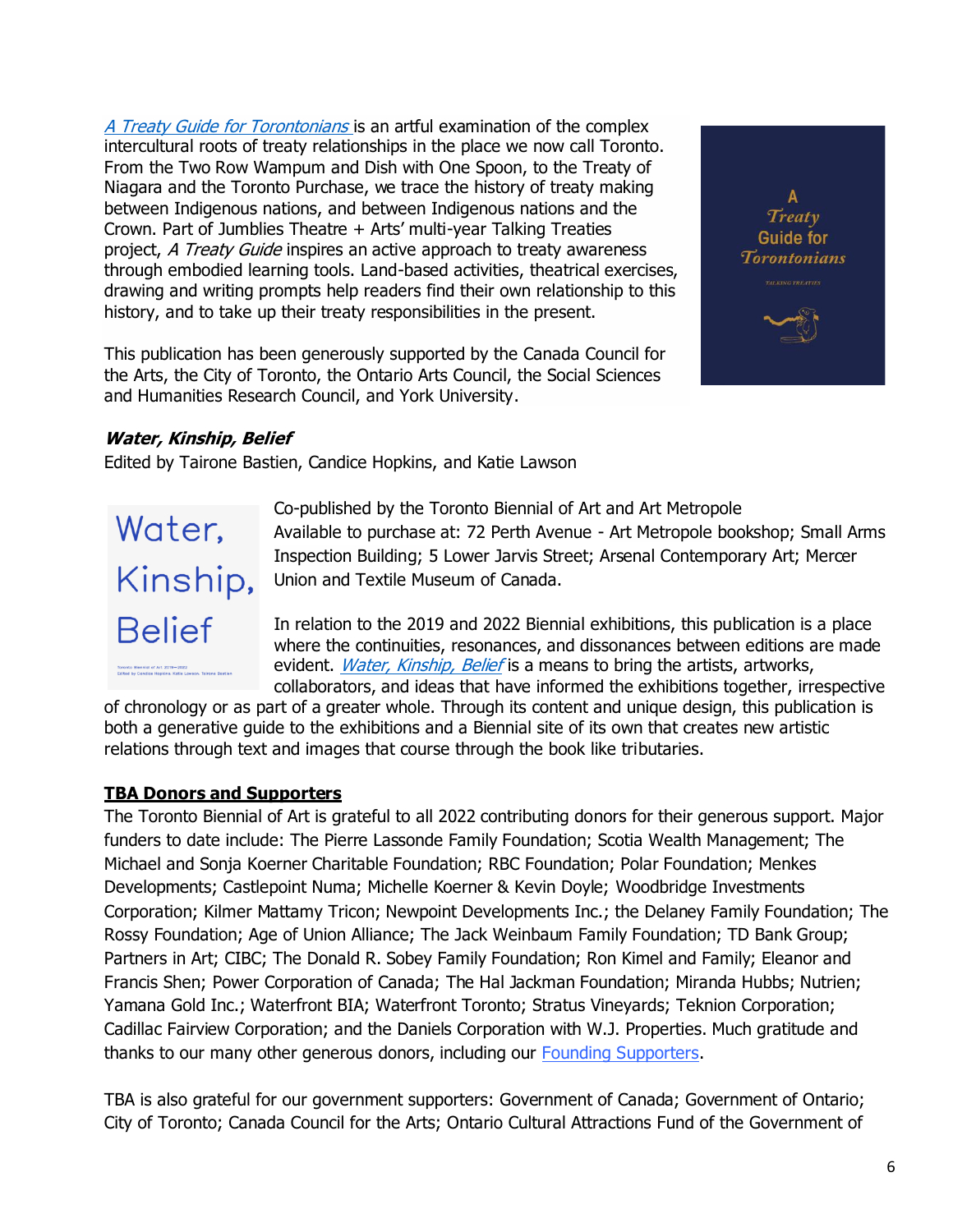Ontario through the Ministry of Heritage, Sport, Tourism and Culture Industries, administered by the Ontario Cultural Attractions Fund Corporation; ArtworxTO: Toronto's Year of Public Art 2021-2022; Ontario Arts Council; Social Sciences and Humanities Research Council; the Toronto Arts Council; City of Mississauga; the Institut Français, French Consulate in Toronto, with the support of the Consulate General of France in Toronto; Japan Foundation; SAHA Association; and the Council for Canadian American Relations.

TBA acknowledges the support of our media partners to-date: Akimbo; blogTO, Cineplex Media; NOW Magazine; Pattison Outdoor Advertising; St. Joseph Communications; Toronto Star; West End Phoenix; the Toronto Transit Commission; and Yonge-Dundas Square.

## **About the Toronto Biennial of Art**

The Toronto Biennial of Art is Canada's leading visual arts event focused exclusively on contemporary art from around the world. For 10 weeks every two years, local, national, and international Biennial artists transform Toronto and its partner regions with free exhibitions, performances, and learning opportunities. Grounded in diverse local contexts, the Biennial's city-wide programming aims to inspire individuals, engage communities, and contribute to global conversations.

The Toronto Biennial of Art launched in 2019 and was a popular and critical success. The Biennial provides expanded understandings of contemporary art practices and is building a legacy of free, inclusive, and accessible contemporary arts programming in Toronto, Mississauga, and their surrounding communities.

For more information, visit: torontobiennial.org, @torontobiennial, and #TOBiennial22 on Facebook, Twitter, and Instagram.

-30-

# **Media Contacts**

For additional information, Libby Mark or Heather Meltzer at Bow Bridge Communications, LLC, Toronto: +1 647-544-8441, New York City: + 347-460-5566; [info@bow-bridge.com](mailto:info@bow-bridge.com)

For Toronto-based media inquiries, Yolonda Abrahams at Toronto Biennial of Art: +1 647-209- 8297; [yabrahams@torontobiennial.org or D](mailto:yabrahams@torontobiennial.orgor)eanne Moser at DMPUBLIC: +1 647-888-9388; [deanne@dmpublc.com](mailto:deanne@dmpublc.com)